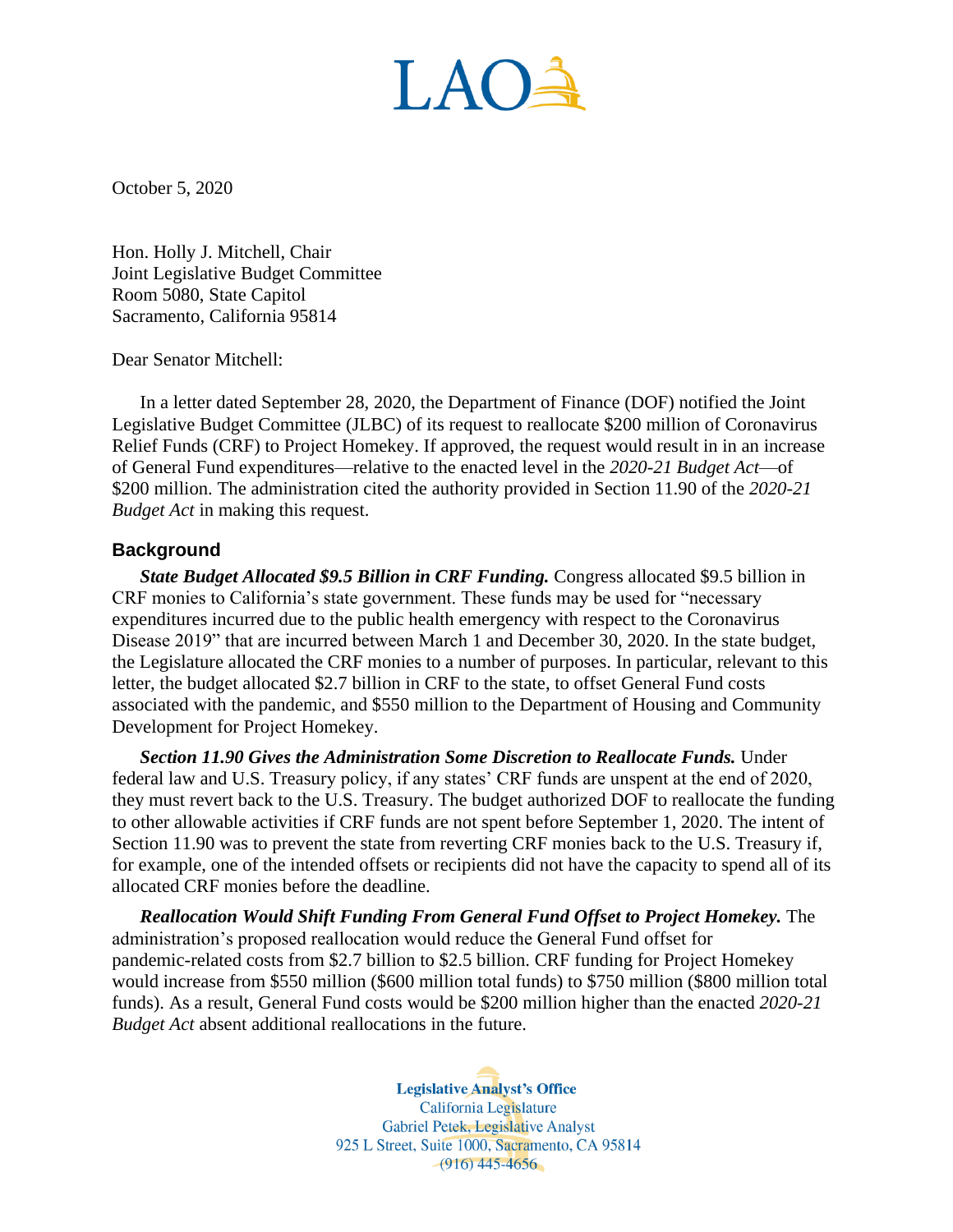## **Analyst's Comments**

*Proposal Is Premature.* The Legislature appropriated \$2.7 billion in CRF monies to offset General Fund expenditures, for instance, to pay for increased caseload in California Work Opportunity and Responsibility to Kids (CalWORKs) as a result of coronavirus disease 2019 (COVID-19) or to pay for direct COVID-19 related expenditures. Some of these expenditures are subject to uncertainty. For example, we do not know precisely what the level of CalWORKs caseload will be through December 30, 2020. It is possible that the state will not be able to achieve the full \$2.7 billion in state offsets with allowable uses under federal guidance. Information from DOF indicates almost \$900 million in CRF offsets were identified so far. DOF continues to work to identify additional costs that can be offset with CRF funds and we understand that they still maintain it is possible to achieve \$2.7 billion in General Fund offsets. We believe it is too early to know whether the full offset will be achieved or not. As such, we think the request to shift \$200 million from state offsets to Project Homekey is premature.

*Proposal Violates Intent of Section 11.90 Process.* Section 11.90 was created to allow DOF to reallocate funds among CRF eligible uses, as necessary, to ensure all of the funds could be spent by the end of the year. This proposal, however, asks the JLBC to authorize a discretionary reallocation of \$200 million in CRF monies. We believe reallocating funds on a discretionary basis—before knowing whether the original allocations can be spent—goes beyond the Legislature's intent. Consequently, we believe this request violates the intent of the Section 11.90 process.

*Proposal Sets a Concerning Precedent.* This proposal would reduce the amount of CRF funds that the Legislature dedicated to state offsets. This increases General Fund costs for 2021-22 by the same amount. Essentially, the administration proposes to unilaterally appropriate General Fund money—on a discretionary basis—with a JLBC notification. Yet the State Constitution entrusts the legislative branch with the power of appropriation. As such, we have serious concerns about the precedent set by such a proposal, both in the context of the Section 11.90 process and more broadly.

## **Conclusion**

*Recommend Rejecting the Request Without Prejudice.* California is experiencing a homelessness crisis. As we outlined earlier this year in our report, *The 2020-21 Budget: The Governor's Homelessness Plan,* we recommend the state commit to a clear strategy to address that crisis. That strategy could involve additional funding for converting hotels into permanent housing—as this proposal would commit—or pursue other strategies. That said, we are not sure whether providing additional funding for project Homekey at this time aligns with the Legislature's priorities for addressing homelessness. We also have serious concerns about the process by which this funding was proposed, as outlined earlier. In light of these concerns, we recommend that you reject the request without prejudice.

*Recommend Legislature Establish a Process to Allocate Possible Unused CRF Funds.*  While we think it is premature to reallocate CRF funds at this time, we also think it would be prudent to consider a plan for reallocating those funds in the near future should there not be sufficient offsets. The administration should be able to determine, in the next month or so, how